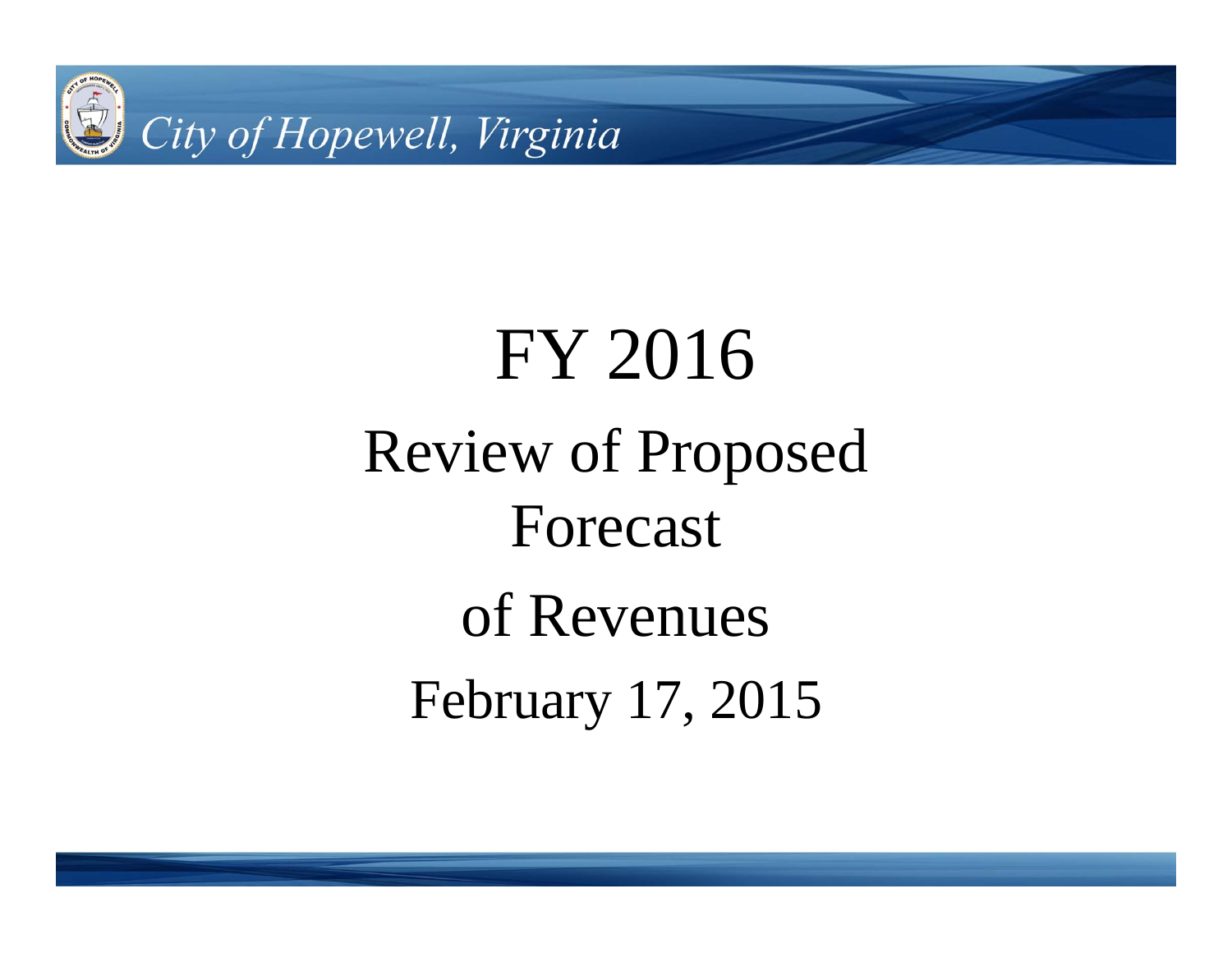### **FY 2015-16 BUDGET CALENDAR**

| DATE                              | <b>ACTIVITY</b>                                                                                                                                                  | <b>COORDINATOR</b>                                      |
|-----------------------------------|------------------------------------------------------------------------------------------------------------------------------------------------------------------|---------------------------------------------------------|
| Jan 27, 2015                      | Overview/Forecast to City Council<br>2015-16 Budget to City Council                                                                                              | City Manager/Dir. of Fin.                               |
| Feb 10, 2015                      | Final 2015-16 School Budget<br>Submitted by Superintendent of Schools                                                                                            | City Manager                                            |
| Feb 17, 2015                      | 1 <sup>st</sup> Budget Work Session<br><b>City Budget Overall Review</b><br>Discuss Real Estate Tax rate<br>Request to set public hearing to discuss RE tax rate | City Manager/Dir. of Fin.                               |
| Feb 19, 2015<br>(Mar $5, 2015$ )  | Submit 2015 Tax Levy Public Hearing Ad<br>Alternate Dates for PH on March 24 <sup>th</sup> vs. March 10 <sup>th</sup>                                            |                                                         |
| Feb 24, 2015<br>(Mar $10, 2015$ ) | <b>Schools Budget Presentation</b><br>Advertise 2015-16 Tax Levy in Paper                                                                                        | Superintendent/Dir. of Fin.<br>City Manager/Dir. of Fin |
| Mar 3, 2015<br>(Mar $17, 2015$ )  | $2nd$ Budget Work Session<br>Advertise 2015-16 Tax Levy in Paper                                                                                                 | City Manager/Dir. of Fin.<br>City Manager/Dir. of Fin.  |
| Mar 10, 2015<br>(Mar 24, 2015)    | First reading of 2015 tax rate ordinance<br>Public Hearing on 2015 Tax Levy                                                                                      | City Manager/Dir. of Fin.                               |

Con't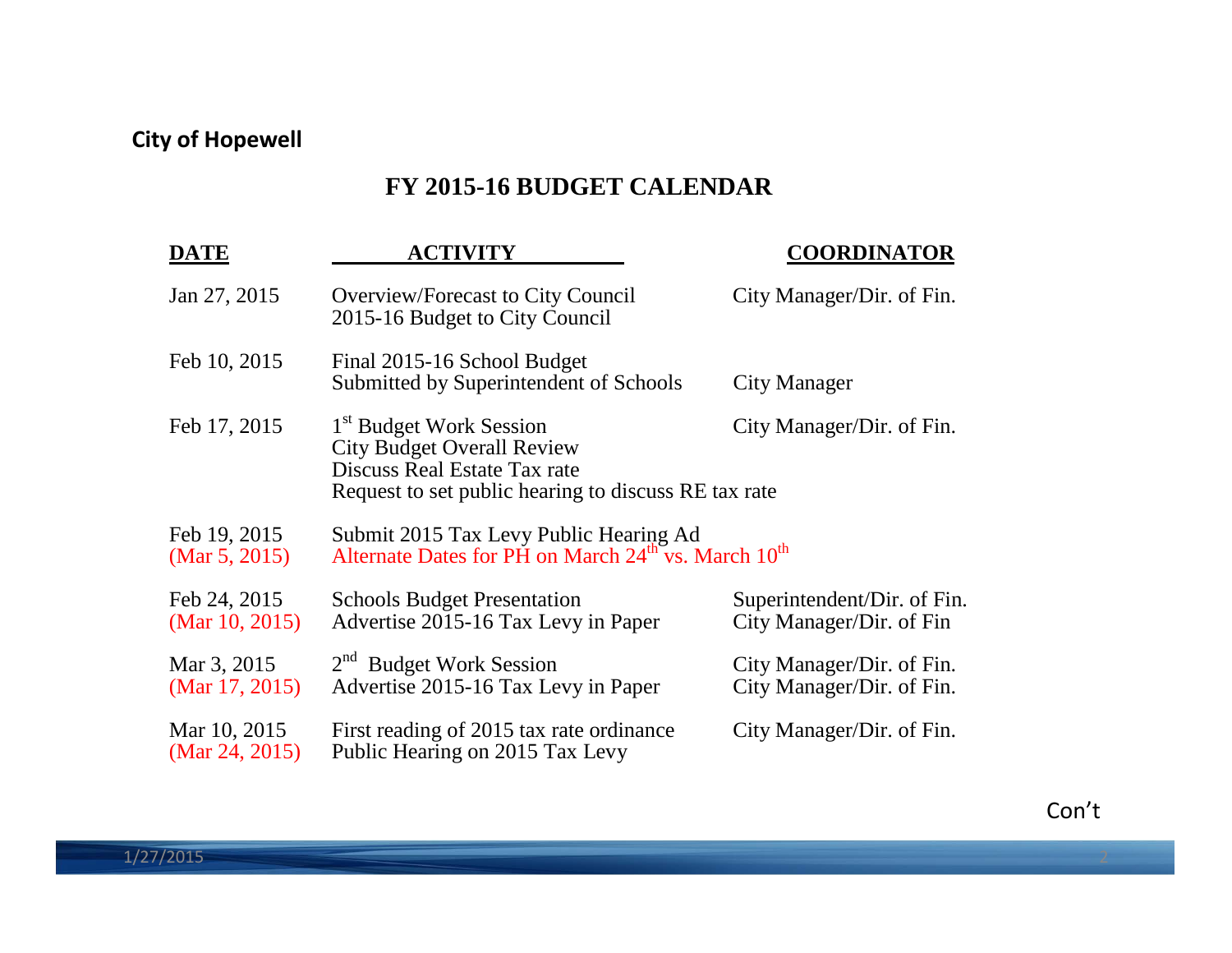#### Con't

| <b>DATE</b>    | <b>ACTIVITY</b>                                                                                                      | <b>COORDINATOR</b>        |
|----------------|----------------------------------------------------------------------------------------------------------------------|---------------------------|
| Mar 17, 2015   | 3 <sup>rd</sup> Budget Work Session                                                                                  | City Manager/Dir. of Fin. |
| Mar 19, 2015   | Submit 2015-16 Budget Public Hearing Ad                                                                              |                           |
| Mar 24, 2015   | Advertise 2015-16 Budget in Paper                                                                                    | City Manager/Dir. of Fin. |
| Mar 31, 2015   | Advertise 2015-16 Budget in Paper                                                                                    | City Manager/Dir. of Fin. |
| Apr 14, 2015   | Second reading of 2015 tax rate ordinance<br>Adoption of tax rate ordinance<br>Public Hearing on 2015-16 City Budget | City Manager/Dir. of Fin. |
| April 21, 2015 | 4 <sup>th</sup> Budget Work Session (If needed)                                                                      | City Manager/Dir. of Fin. |
| May 12, 2015   | Adoption of 2015-16 School Budget (Required by May 16),<br>Adoption of 2015-16 City Budget                           |                           |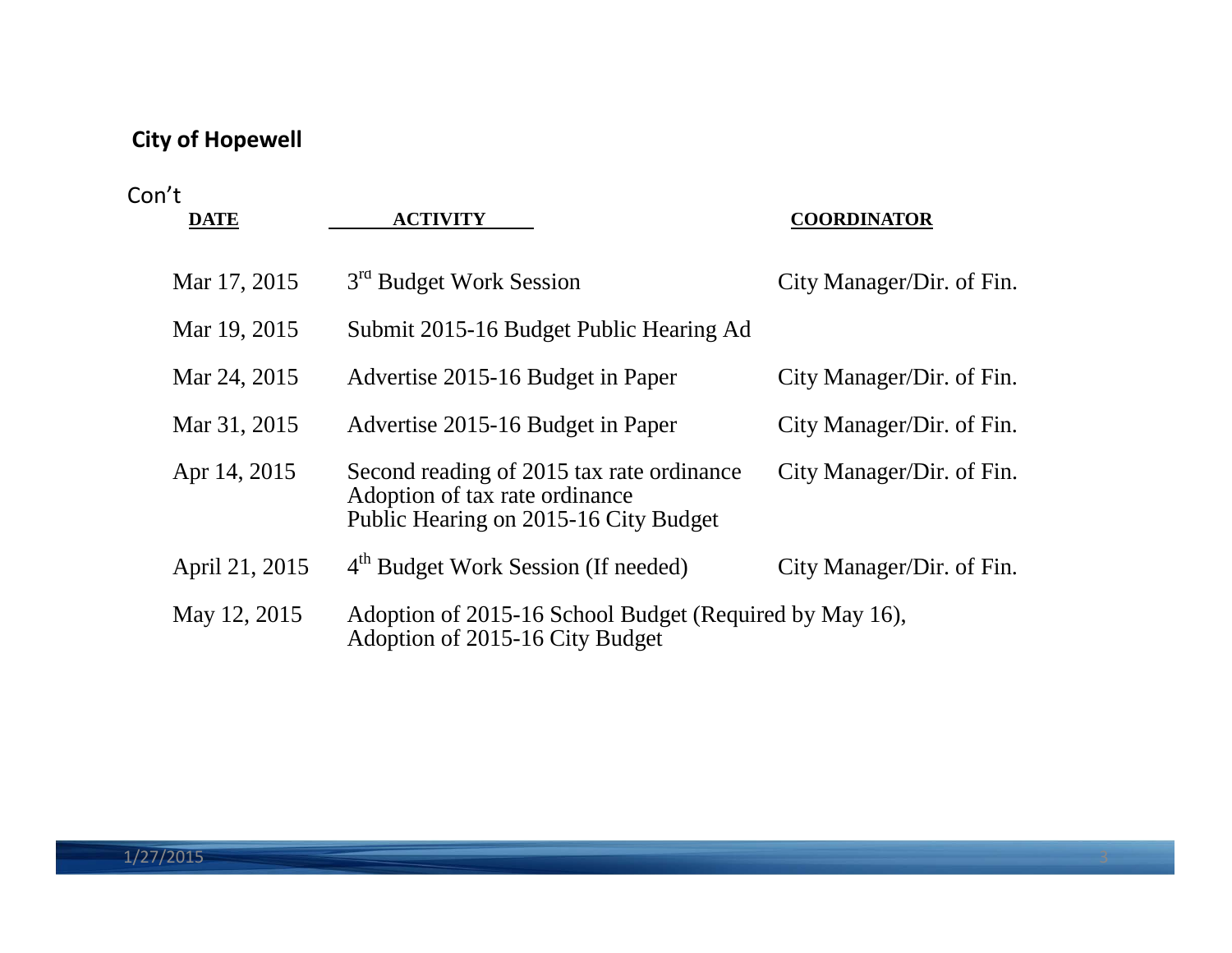## Goal

#### **Balance**

**Re-occurring expenses ALCONG Re-occurring Revenues** 



**with**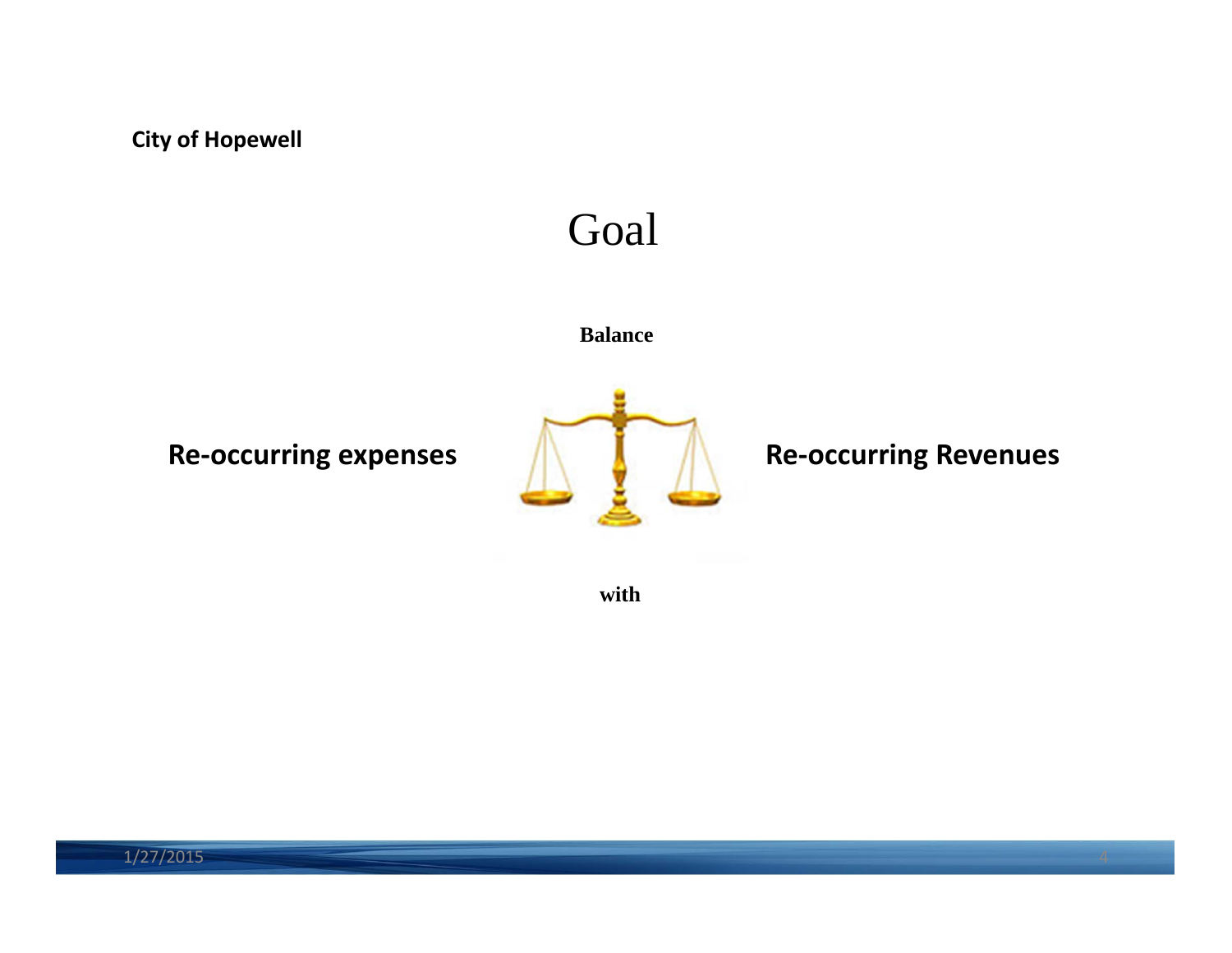#### **Review of Fund Balance**

| <b>Question:</b> | <b>What is Fund Balance?</b>                                                  |  |  |  |  |  |  |  |  |  |
|------------------|-------------------------------------------------------------------------------|--|--|--|--|--|--|--|--|--|
| Answer:          | The net assets of an organization or in other words assets minus liabilities: |  |  |  |  |  |  |  |  |  |
|                  | - Liabilities = Fund Balance<br><b>Assets</b>                                 |  |  |  |  |  |  |  |  |  |
| <b>Question:</b> | How does fund balance change?                                                 |  |  |  |  |  |  |  |  |  |
| Answer:          | Fund balance will change by the net of revenues and expenses in other words:  |  |  |  |  |  |  |  |  |  |
|                  | Revenues - Expenses = Increase (Decrease) in Fund Balance                     |  |  |  |  |  |  |  |  |  |
| <b>Question:</b> | How does the City minimize use of fund balance?                               |  |  |  |  |  |  |  |  |  |
| Answer:          | Match Re-occurring expenses with re-occurring revenues in other words:        |  |  |  |  |  |  |  |  |  |
|                  | <b>Re-occurring Revenues</b><br><b>Re-occurring expenses</b>                  |  |  |  |  |  |  |  |  |  |

Balanced with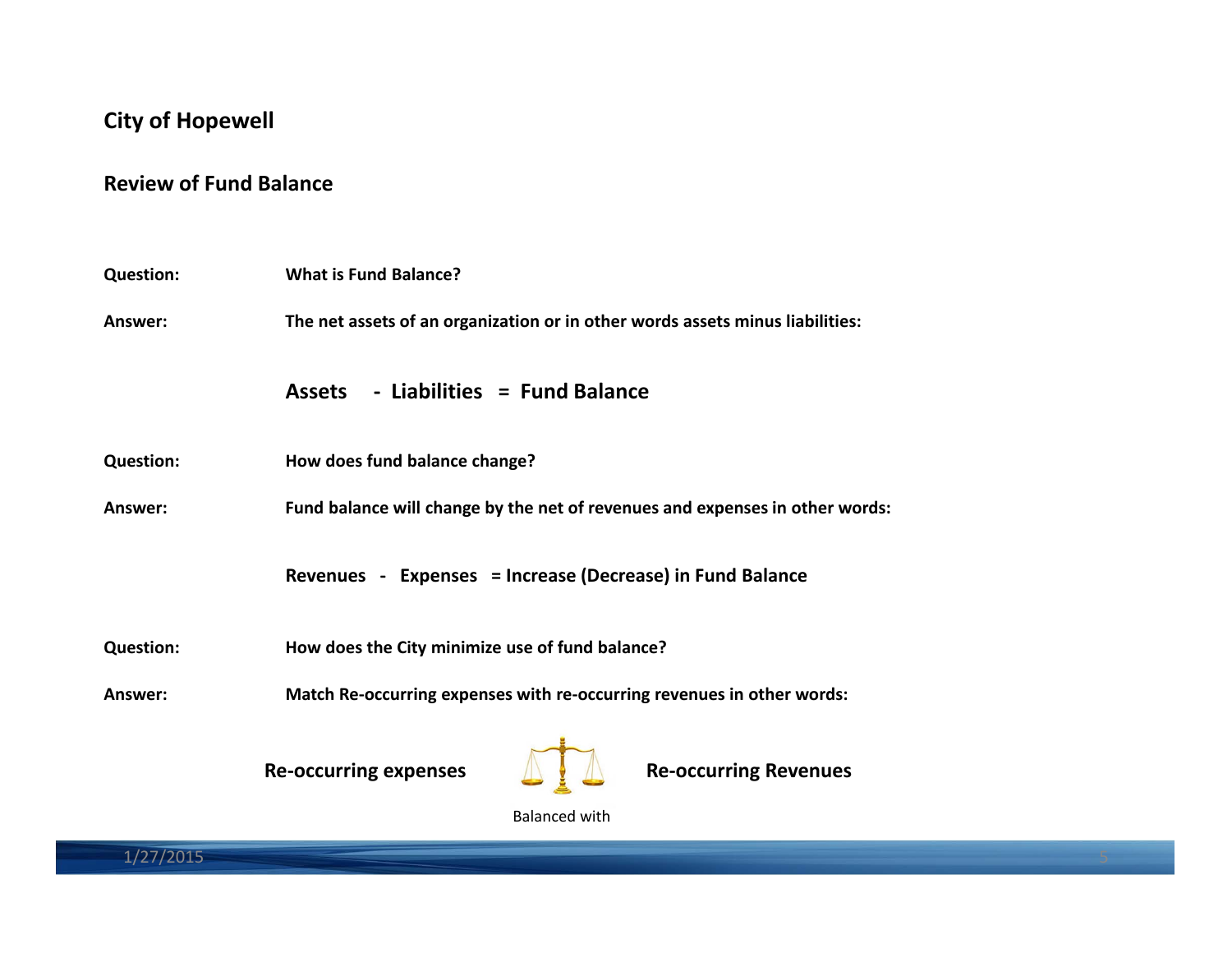# Summary

General FundGeneral Fund Expenditures 5 46,641,000 Use of Fund Balance **Fund Balance Fund Balance Fund Balance Fund Balance Fund Balance Fund Balance Fund Balance** 

 $$46,641,000$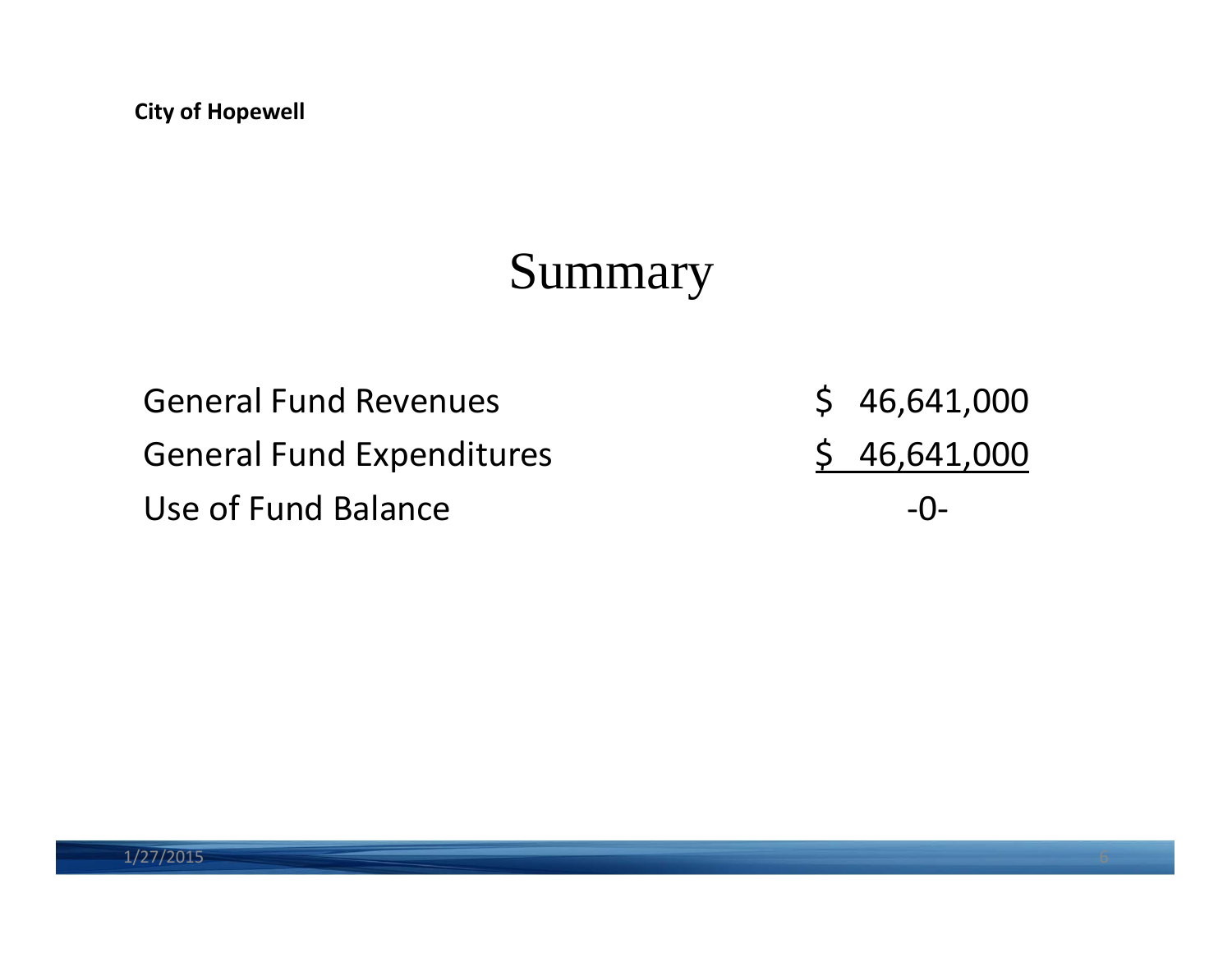**Analysis of Revenue ‐ Four Year Revenue Review, Current Year and Next**

#### **For FY 2011 thru FY 2016**

|                                  | <b>Actual</b><br>FY 10-11 | <b>Actual</b><br>FY 11-12 | <b>Actual</b><br>FY 12-13 | Un-audited<br>FY 13-14    | <b>Budget</b><br>FY 14-15 | <b>Projections</b><br>FY 14-15 | <b>Budget</b><br>FY 15-16  |
|----------------------------------|---------------------------|---------------------------|---------------------------|---------------------------|---------------------------|--------------------------------|----------------------------|
| M & T Tax                        | 4,381,352<br>\$           | 4,202,780<br>\$.          | 5,797,880<br>S.           | 5,962,182<br>$\mathbf{s}$ | 4,759,700<br>\$           | 5,259,700<br>\$                | \$<br>6,000,000            |
| <b>PSC Tax</b>                   | 3,412,983                 | 3,420,799                 | 3,391,300                 | 3,800,112                 | 3,797,000                 | 3,797,000                      | 4,026,000                  |
| PP Tax                           | 2,598,537                 | 2,184,808                 | 2,452,885                 | 2,528,550                 | 2,944,970                 | 2,644,970                      | 2,656,970                  |
| <b>PENALTY</b>                   | 291,913                   | 308,682                   | 686,760                   | 241,145                   | 300,000                   | 300,000                        | 300,000                    |
| <b>Real Estate Tax</b>           | 13, 104, 325              | 13,331,624                | 14,088,676                | 14,165,663                | 14,775,000                | 14,775,000                     | 14,775,000                 |
|                                  |                           |                           |                           |                           |                           |                                |                            |
| <b>Total Taxes</b>               | \$23,789,110              | \$23,448,693              | \$26,417,501              | \$26,697,652              | \$26,576,670              | \$26,776,670                   | \$27,757,970               |
| <b>Sales Tax</b>                 | 1,866,495                 | 1,921,273                 | 1,989,128                 | 1,706,676                 | 1,917,000                 | 1,917,000                      | 2,000,000                  |
| <b>Local Tax</b>                 | 4,208,055                 | 3,863,174                 | 4,040,173                 | 3,942,917                 | 3,952,100                 | 3,952,100                      | 3,892,100                  |
| <b>State</b>                     | 7,990,696                 | 7,734,814                 | 8,028,684                 | 7,944,224                 | 7,934,530                 | 7,934,530                      | 8,050,530                  |
| Federal                          | 517,203                   | 720,028                   | 740,172                   | 418,274                   | 318,600                   | 318,600                        | 254,500                    |
| <b>Transfer from Waste/Sewer</b> |                           |                           | 884,500                   | 884,500                   | 884,500                   | 884,500                        | 884,500                    |
| Misc \$                          | 3,300,213                 | 3,705,414                 | 3,664,837                 | 3,837,901                 | 3,694,600                 | 3,694,600                      | 3,801,400                  |
| <b>Use of Fund Balance</b>       |                           |                           |                           |                           |                           |                                |                            |
| <b>Total re-occurring</b>        | \$41,671,771              | \$41,393,396              | \$45,764,995              | \$45,432,144              | \$45,278,000              | \$45,478,000                   | $\frac{1}{2}$ \$46,641,000 |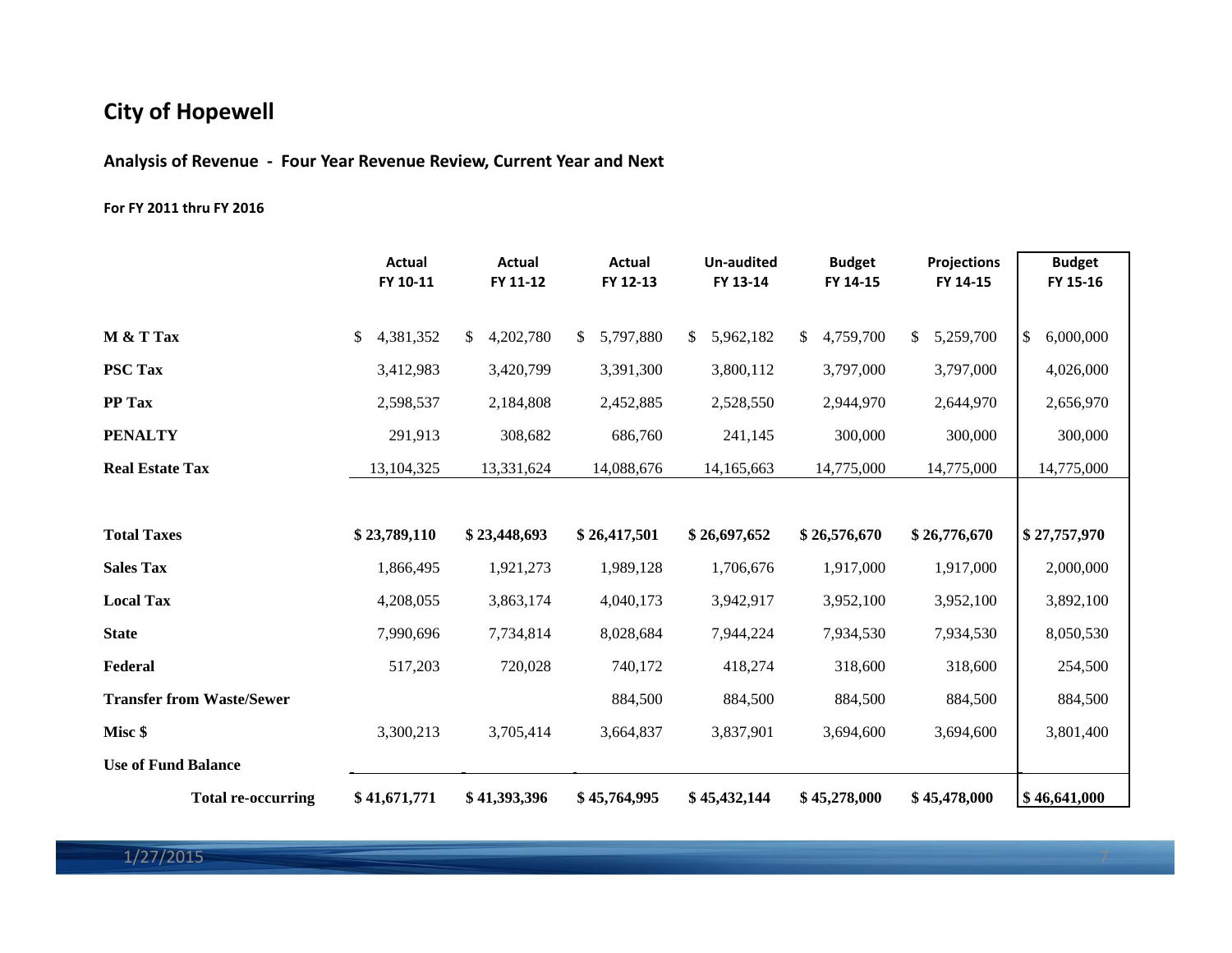**Analysis of Revenues ‐ Current Budget, Current Year Projections and 5 Year Look Forward**

#### **For FY 2015 thru FY 2020**

|                                  | <b>Budget</b><br>FY 14-15 | <b>Projections</b><br>FY 14-15 | <b>Budget</b><br>FY 15-16 | <b>Projections</b><br>FY 16-17 | <b>Projections</b><br>FY 17-18 | <b>Projections</b><br>FY 18-19 | <b>Projections</b><br>FY 19-20 |      |
|----------------------------------|---------------------------|--------------------------------|---------------------------|--------------------------------|--------------------------------|--------------------------------|--------------------------------|------|
| M & T Tax                        | 4,759,700<br>\$           | 5,259,700<br>\$.               | 6,000,000<br>\$           | 6,060,000<br>\$                | 6,120,600<br>\$                | 6,181,806<br>\$                | 6,243,624<br>\$.               | 1%   |
| <b>PSC Tax</b>                   | 3,797,000                 | 3,797,000                      | 4,026,000                 | 4,026,000                      | 4,026,000                      | 4,026,000                      | 4,026,000                      | Flat |
| <b>PP</b> Tax                    | 2,944,970                 | 2,644,970                      | 2,656,970                 | 2,710,109                      | 2,764,312                      | 2,819,598                      | 2,875,990                      | 2%   |
| <b>PENALTY</b>                   | 300,000                   | 300,000                        | 300,000                   | 300,000                        | 300,000                        | 300,000                        | 300,000                        | Flat |
| <b>Real Estate Tax</b>           | 14,775,000                | 14,775,000                     | 14,775,000                | 14,922,750                     | 15,071,978                     | 15,222,697                     | 15,374,924                     | 1%   |
| <b>Total Taxes</b>               | \$26,576,670              | \$26,776,670                   | \$27,757,970              | \$28,018,859                   | \$28,282,889                   | \$28,550,101                   | \$28,820,538                   |      |
| <b>Sales Tax</b>                 | 1,917,000                 | 1,917,000                      | 2,000,000                 | 2,040,000                      | 2,080,800                      | 2,122,416                      | 2,164,864                      | 2%   |
| <b>Local Tax</b>                 | 3,952,100                 | 3,952,100                      | 3,892,100                 | 3,931,021                      | 3,970,331                      | 4,010,035                      | 4,050,135                      | 1%   |
| <b>State</b>                     | 7,934,530                 | 7,934,530                      | 8,050,530                 | 8,050,530                      | 8,050,530                      | 8,050,530                      | 8,050,530                      | Flat |
| Federal                          | 318,600                   | 318,600                        | 254,500                   | 254,500                        | 254,500                        | 254,500                        | 254,500                        | Flat |
| <b>Transfer from Waste/Sewer</b> | 884,500                   | 884,500                        | 884,500                   | 884,500                        | 884,500                        | 884,500                        | 884,500                        | Flat |
| Misc \$                          | 3,694,600                 | 3,694,600                      | 3,801,400                 | 3,801,400                      | 3,801,400                      | 3,801,400                      | 3,801,400                      | Flat |
| <b>Use of Fund Balance</b>       |                           |                                |                           |                                |                                |                                |                                |      |
| <b>Total re-occurring</b>        | \$45,278,000              | \$45,478,000                   | \$46,641,000              | \$46,980,810                   | \$47,324,950                   | \$47,673,482                   | \$48,026,467                   |      |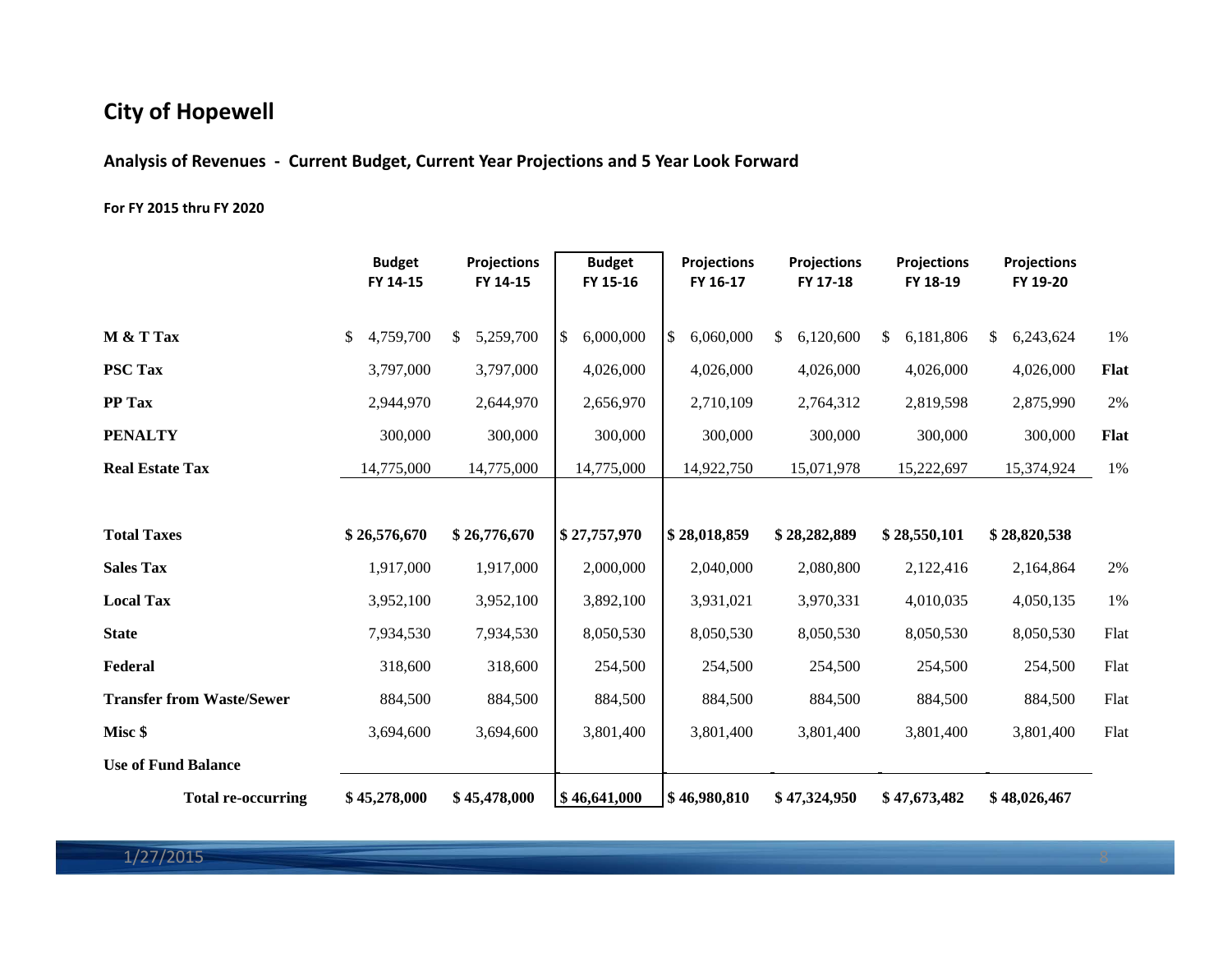**Analysis of Revenue and Expenditures ‐ Four Year Review, Current Year and Next**

#### **For FY 2011 thru FY 2016**

|                                     | Actual<br>FY 10-11 | <b>Actual</b><br>FY 11-12 | Actual<br>FY 12-13 | Un-audited<br>FY 13-14 | <b>Budget</b><br>FY 14-15 | Projected<br>FY 14-15   | <b>Budget</b><br>FY 15-16 |
|-------------------------------------|--------------------|---------------------------|--------------------|------------------------|---------------------------|-------------------------|---------------------------|
| <b>Reoccurring Revenue</b>          |                    |                           |                    |                        |                           |                         |                           |
| Local                               | \$33,163,872       | \$32,938,554              | \$36,996,139       | \$37,069,646           | \$37,024,870              | 37,224,870<br>\$.       | ۱\$.<br>38,335,970        |
| State                               | 7,990,696          | 7,734,814                 | 8,028,684          | 7,944,224              | 7,934,530                 | 7,934,530               | 8,050,530                 |
| Federal                             | 517,203            | 720,028                   | 740,172            | 418,274                | 318,600                   | 318,600                 | 254,500                   |
| <b>Total Reoccurring</b>            | \$41,671,771       | \$41,393,396              | \$45,764,995       | 45,432,144<br>\$.      | \$45,278,000              | 45,478,000<br>\$.       | \$46,641,000              |
| <b>Reoccurring Expenses</b>         | Ś.<br>40,374,798   | \$41,392,838              | \$44,030,350       | 47,090,207<br>\$       | \$<br>46,057,000          | 46,073,000<br>\$.       | \$46,641,000              |
| <b>Additional On-time Expenses</b>  |                    |                           |                    |                        |                           | \$<br>812,000           |                           |
| <b>Excess/(Deficit) Reoccurring</b> | 1,296,973<br>Ŝ.    | \$<br>558                 | 1,734,645          | $(1,658,063)$ \$<br>S  | (779,000)                 | $(1,407,000)$   \$<br>S |                           |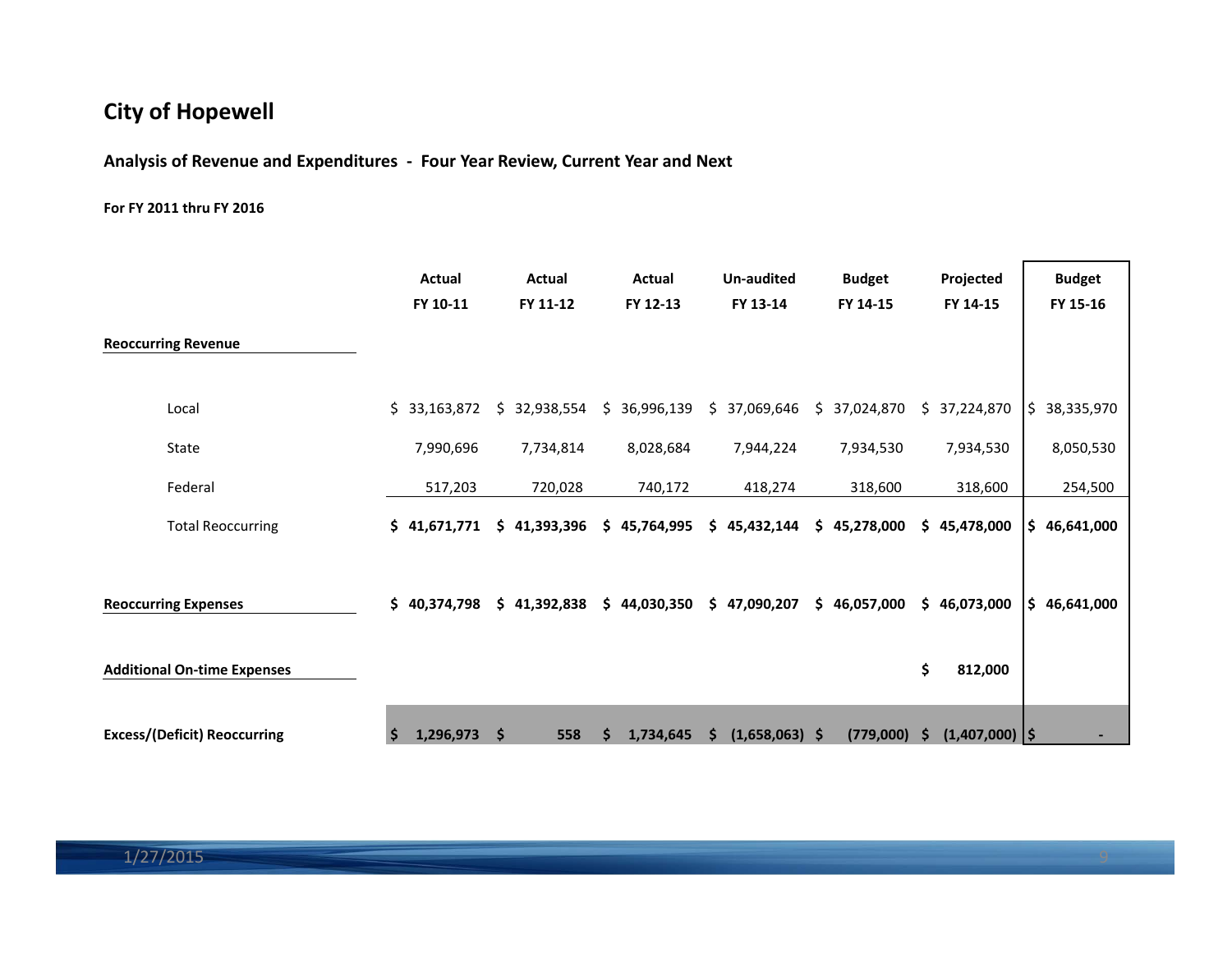Analysis of Revenue and Expenditures - Current Budget, Current Year Projections and 5 Year Look Forward

#### **For FY 2015 thru FY 2020**

|                                     | <b>Budget</b><br>FY 14-15 | Projected<br>FY 14-15 | <b>Budget</b><br>FY 15-16 | <b>Projections</b><br>FY 16-17 | <b>Projections</b><br>FY 17-18 | <b>Projections</b><br>FY 18-19 | <b>Projections</b><br>FY 19-20 |
|-------------------------------------|---------------------------|-----------------------|---------------------------|--------------------------------|--------------------------------|--------------------------------|--------------------------------|
| <b>Reoccurring Revenue</b>          |                           |                       |                           |                                |                                |                                |                                |
| Local                               | \$37,024,870              | 37,224,870<br>\$.     | \$<br>38,335,970          | 38,675,780<br>\$.              | \$.<br>39,019,920              | \$39,368,452                   | \$39,721,437                   |
| State                               | 7,934,530                 | 7,934,530             | 8,050,530                 | 8,050,530                      | 8,050,530                      | 8,050,530                      | 8,050,530                      |
| Federal                             | 318,600                   | 318,600               | 254,500                   | 254,500                        | 254,500                        | 254,500                        | 254,500                        |
| <b>Total Reoccurring</b>            | \$45,278,000              | \$45,478,000          | \$<br>46,641,000          | \$.<br>46,980,810              | \$.<br>47,324,950              | \$47,673,482                   | \$48,026,467                   |
| <b>Reoccurring Expenses</b>         | \$46,057,000              | \$46,073,000          | \$<br>46,641,000          | \$.<br>46,874,205              | \$<br>47,108,576               | \$47,344,119                   | \$47,580,839                   |
| <b>Additional On-time Expenses</b>  |                           | \$<br>812,000         |                           |                                |                                |                                |                                |
| <b>Excess/(Deficit) Reoccurring</b> | (779,000)<br>Ŝ.           | (1,407,000)<br>S      | - 1\$                     | 106,605<br><b>S</b>            | 216,374<br>S                   | 329,363<br>S                   | 445,628<br>S                   |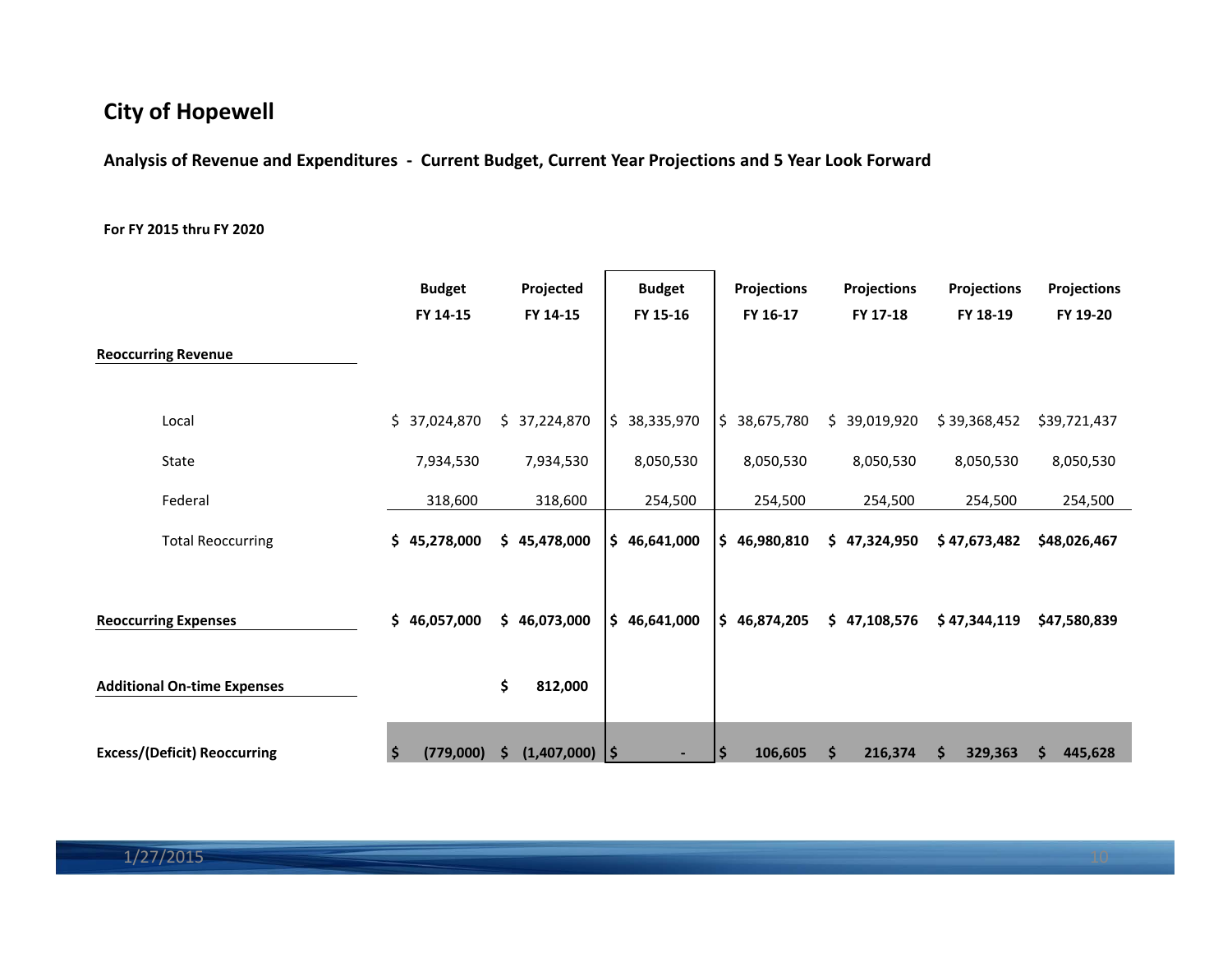#### **Analysis of Fund Balance ‐ Four Year Review, Current Year and Next**

#### **For FY 2011 thru FY 2016**

|                                                         |         |               |     |               |     |               |     | Un-audited     |              |               |     |                    |    |               |
|---------------------------------------------------------|---------|---------------|-----|---------------|-----|---------------|-----|----------------|--------------|---------------|-----|--------------------|----|---------------|
|                                                         |         | <b>Actual</b> |     | <b>Actual</b> |     | <b>Actual</b> |     | <b>Actual</b>  |              | <b>Budget</b> |     | <b>Projections</b> |    | <b>Budget</b> |
|                                                         |         | FY 10-11      |     | FY 11-12      |     | FY 12-13      |     | FY 13-14       |              | FY 14-15      |     | FY 14-15           |    | FY 15-16      |
| <b>Beginning Fund Balance</b>                           |         |               |     |               |     |               |     |                |              |               |     |                    |    |               |
| 10% Rainy Day Balance                                   |         | 4,037,480     |     | 4,167,177     |     | 4,139,340     |     | 4,576,499      |              | 4,543,214     |     | 4,527,800          |    | 4,527,800     |
| Fund Balance available                                  |         | 3,712,265     |     | 5,009,238     |     | 5,009,795     |     | 6,744,440      |              | 5,086,377     |     | 4,307,377          |    | 2,900,377     |
| <b>Total Fund Balance</b>                               |         | \$7,749,745   | S.  | 9,046,718     | S.  | 9,047,275     |     | \$10,781,920   | S            | 9,123,857     | \$. | 8,344,857          | \$ | 6,937,857     |
| <b>Addition/Use of Fund Balance</b>                     | $\zeta$ | 1,296,973     | Ŝ.  | 558           | Ŝ.  | 1,734,645     |     | \$ (1,658,063) | <sup>S</sup> | (779,000)     |     | \$(1,407,000)      | \$ |               |
| <b>Ending Fund Balance</b>                              |         |               |     |               |     |               |     |                |              |               |     |                    |    |               |
| 10% Rainy Day Balance                                   | Ś.      | 4,167,177     | \$. | 4,139,340     | \$. | 4,576,499     |     | 4,543,214      | \$.          | 4,527,800     | \$  | 4,527,800          | \$ | 4,664,100     |
| Fund Balance available                                  |         | 5,009,238     |     | 5,009,795     |     | 6,744,440     |     | 5,086,377      |              | 4,307,377     |     | 2,900,377          |    | 2,900,377     |
| <b>Total Fund Balance</b>                               | \$.     | 9,046,718     | \$. | 9,047,275     |     | \$10,781,920  | \$. | 9,123,857      | \$.          | 8,344,857     | \$. | 6,937,857          | \$ | 6,937,857     |
| Fund Balance as a Percentage (%) of GF<br><b>Budget</b> |         | 22.4%         |     | 21.9%         |     | 24.5%         |     | 19.4%          |              | 18.1%         |     | 15.1%              |    | 14.9%         |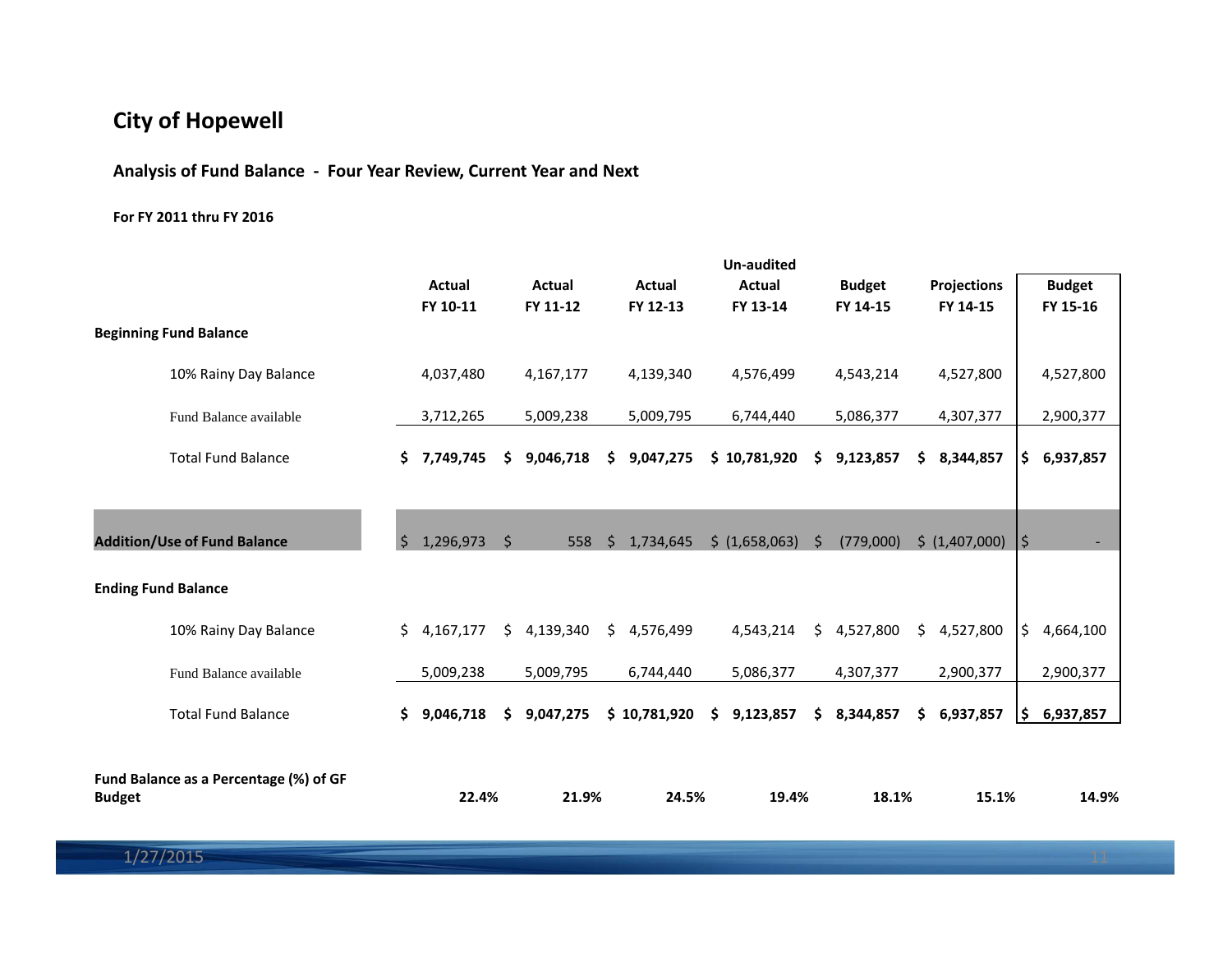**Analysis of Fund Balance ‐ Current Budget, Current Year Projections and 5 Year Look Forward**

#### **For FY 2015 thru FY 2020**

|                                        |     | <b>Budget</b> |     | <b>Projections</b> |      | <b>Budget</b> |    | <b>Projections</b> |     | <b>Projections</b> |    | <b>Projections</b> |              | <b>Projections</b> |
|----------------------------------------|-----|---------------|-----|--------------------|------|---------------|----|--------------------|-----|--------------------|----|--------------------|--------------|--------------------|
| <b>Beginning Fund Balance</b>          |     | FY 14-15      |     | FY 14-15           |      | FY 15-16      |    | FY 16-17           |     | FY 17-18           |    | FY 18-19           |              | FY 19-20           |
|                                        |     |               |     |                    |      |               |    |                    |     |                    |    |                    |              |                    |
| 10% Rainy Day Balance                  |     | 4,543,214     |     | 4,527,800          |      | 4,527,800     |    | 4,664,100          |     | 4,698,081          |    | 4,732,495          |              | 4,767,348          |
| Fund Balance available                 |     | 5,086,377     |     | 4,307,377          |      | 2,900,377     |    | 2,900,377          |     | 3,006,982          |    | 3,223,357          |              | 3,552,719          |
|                                        |     |               |     |                    |      |               |    |                    |     |                    |    |                    |              |                    |
| <b>Total Fund Balance</b>              | S.  | 9,123,857     |     | \$3,344,857        | \$   | 6,937,857     | \$ | 6,937,857          | \$. | 7,044,462          | \$ | 7,260,837          | \$           | 7,590,199          |
|                                        |     |               |     |                    |      |               |    |                    |     |                    |    |                    |              |                    |
|                                        |     |               |     |                    |      |               |    |                    |     |                    |    |                    |              |                    |
| <b>Addition/Use of Fund Balance</b>    | Ŝ.  | (779,000)     |     | \$ (1,407,000)     | l\$  | ÷,            | Ś  | $106,605$ \$       |     | 216,374            | Ŝ. | 329,363            | <sup>S</sup> | 445,628            |
|                                        |     |               |     |                    |      |               |    |                    |     |                    |    |                    |              |                    |
| <b>Ending Fund Balance</b>             |     |               |     |                    |      |               |    |                    |     |                    |    |                    |              |                    |
| 10% Rainy Day Balance                  | \$. | 4,527,800     | \$  | 4,527,800          | \$   | 4,664,100     | \$ | 4,698,081          | \$. | 4,732,495          |    | \$4,767,348        | Ś.           | 4,802,647          |
| Fund Balance available                 |     | 4,307,377     |     | 2,900,377          |      | 2,900,377     |    | 3,006,982          |     | 3,223,357          |    | 3,552,719          |              | 3,998,347          |
|                                        |     |               |     |                    |      |               |    |                    |     |                    |    |                    |              |                    |
| <b>Total Fund Balance</b>              | S.  | 8,344,857     | \$. | 6,937,857          | I\$. | 6,937,857     | \$ | 7,044,462          | Ś.  | 7,260,837          |    | \$7,590,199        | \$           | 8,035,827          |
|                                        |     |               |     |                    |      |               |    |                    |     |                    |    |                    |              |                    |
| Fund Balance as a Percentage (%) of GF |     |               |     |                    |      |               |    |                    |     |                    |    |                    |              |                    |
| <b>Budget</b>                          |     | 18.1%         |     | 15.1%              |      | 14.9%         |    | 15.0%              |     | 15.4%              |    | 16.0%              |              | 16.9%              |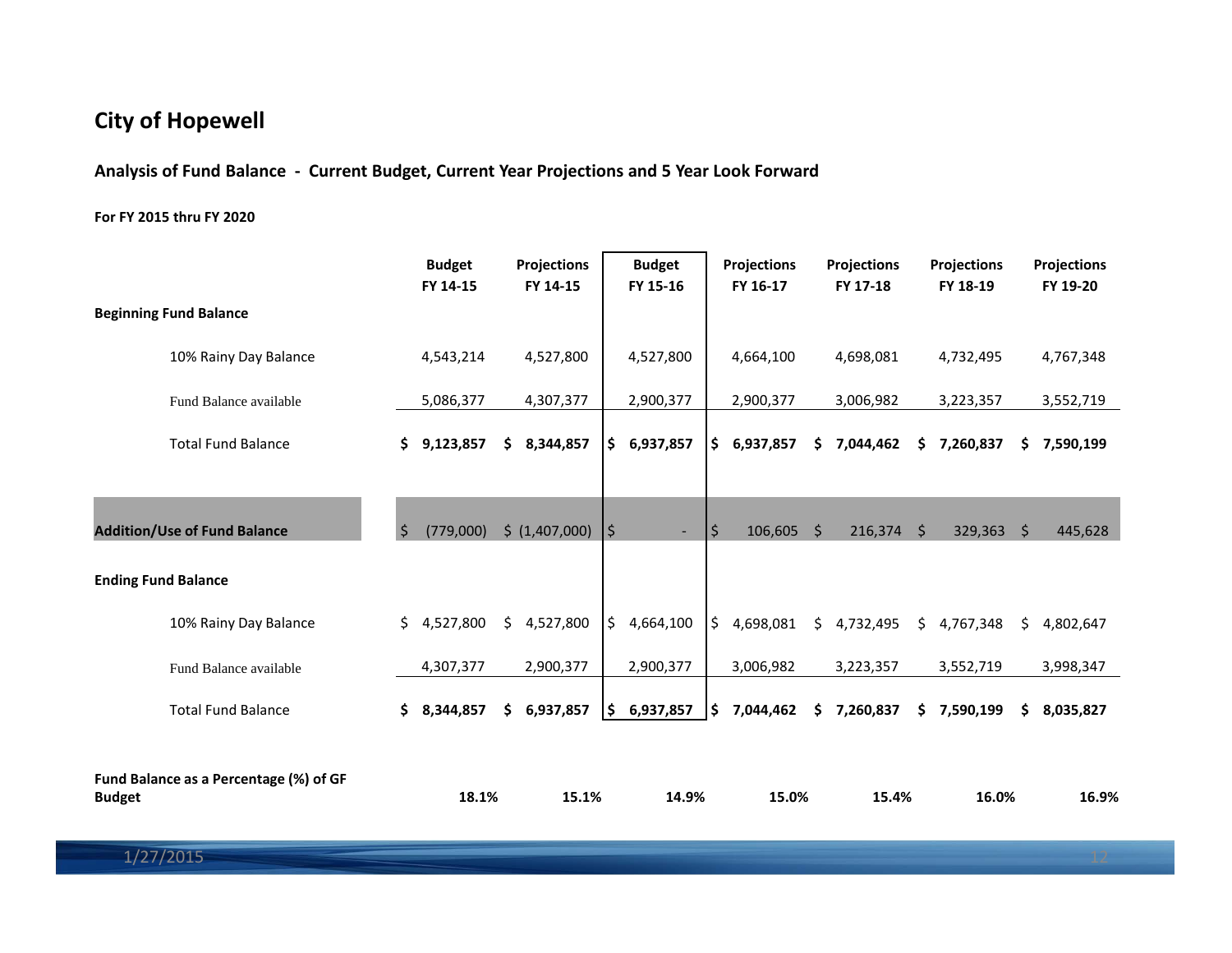## **Analysis of Revenues FY 2015 Budget vs. FY 2016 Budget**

|                                        | <b>Budget</b><br>FY 14-15 | <b>Budget</b><br>FY 15-16 | <b>Difference</b> |
|----------------------------------------|---------------------------|---------------------------|-------------------|
| <b>Revenues - Reoccurring</b>          | \$<br>45,278,000          | \$<br>45,278,000          | \$                |
| PSC Tax                                |                           | 229,000                   | 229,000           |
| PP Tax                                 |                           | (288,000)                 | (288,000)         |
| M&T Tax                                |                           | 1,240,300                 | 1,240,300         |
| State Hwy Maint.                       |                           | 116,000                   | 116,000           |
| Various Revenues                       |                           | 64,600                    | 64,600            |
| <b>Revenues - Reoccurring Adjusted</b> | \$<br>45,278,000          | \$<br>46,639,900          | \$<br>1,361,900   |
| <b>Use of Surplus</b>                  | 779,000                   |                           | (779,000)         |
| <b>Total Revenue Budget</b>            | 46,057,000                | 46,639,900                | 582,900           |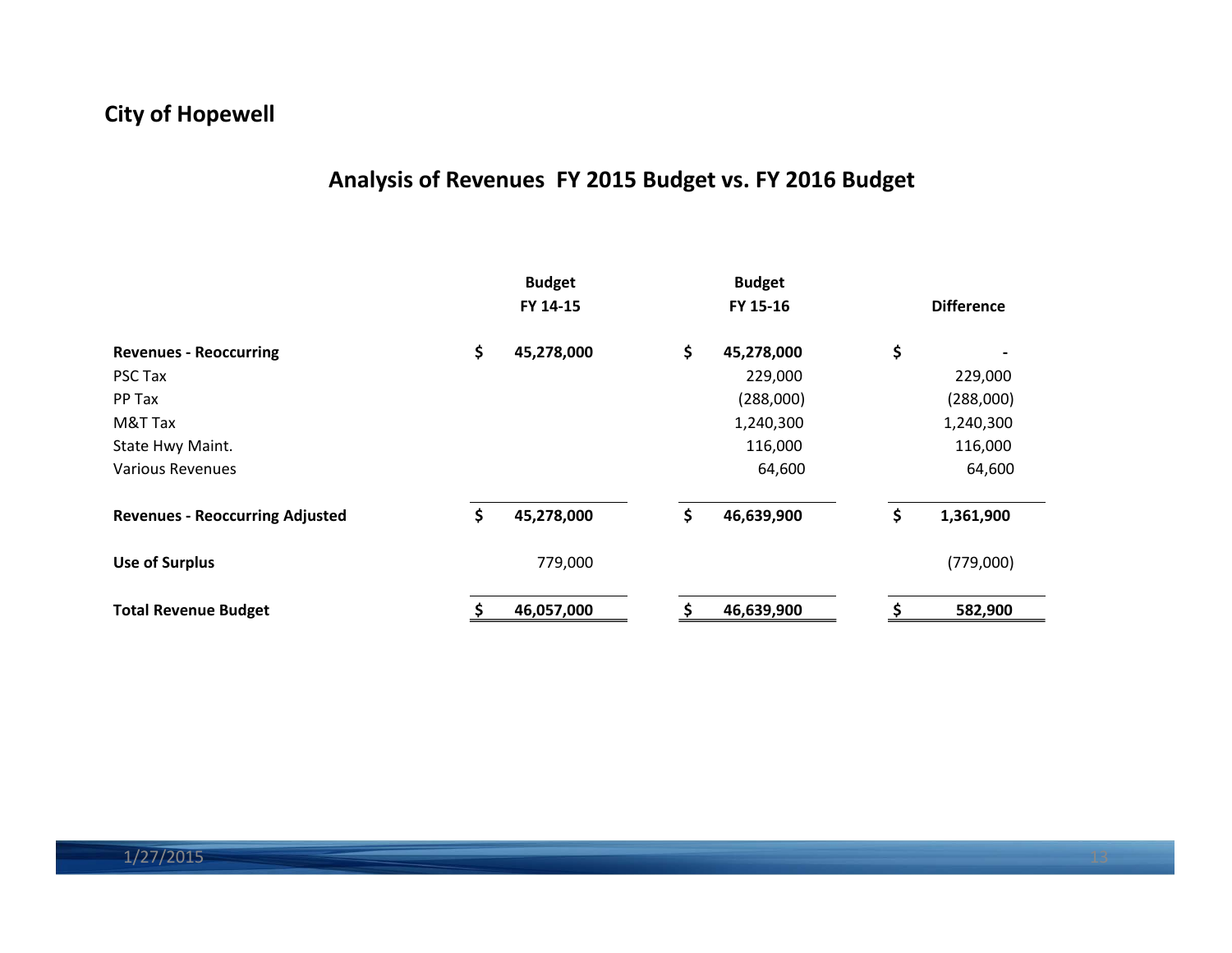

# FY 2016 Proposed Forecast of Expenditures February 17, 2015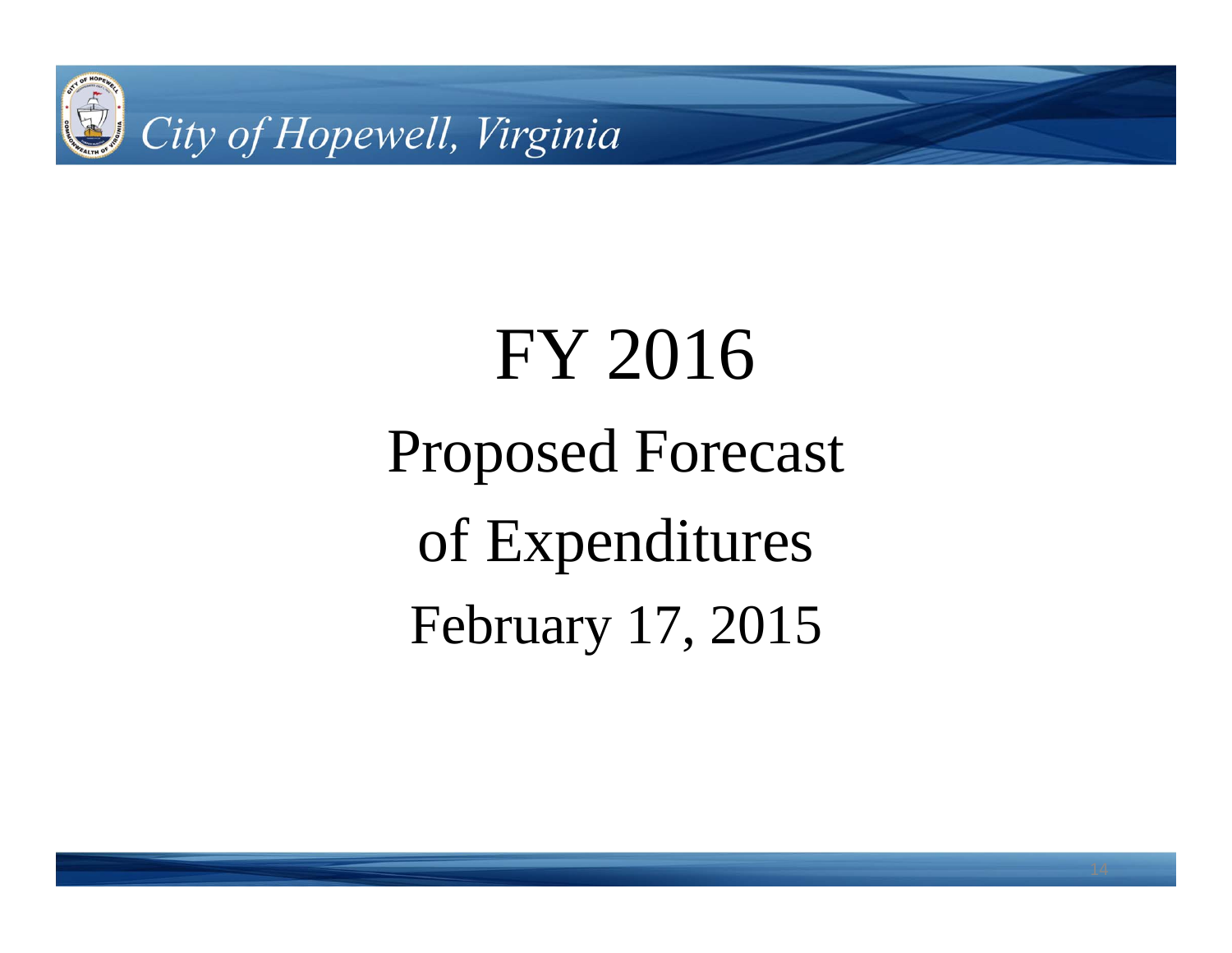## **Budget Process**

- ▶ The Director of Finance reviews each line item in the budget requests from departments and makes recommendations to the City Manager
- Criteria for the Director of Finance recommendations:
	- 1) Were increases in budget requests justified? And
	- 2) Were increases in line with 6 months current year actuals and two years prior actuals?
- The City Manager and I will meet with some departments to discuss further their request for increase funding.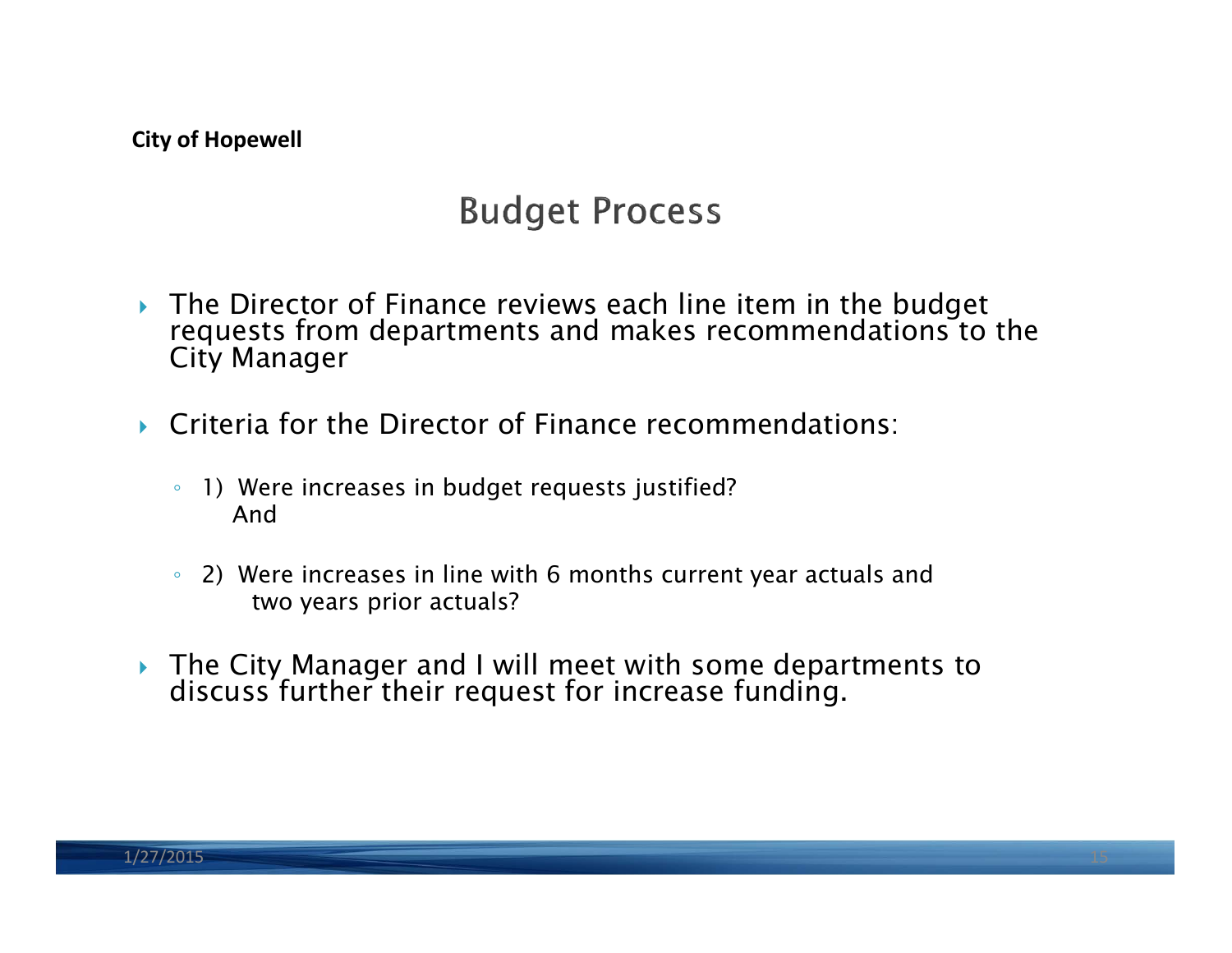## **FY 2015 - 2016 Program Priorities**

- **1. Maintaining Financial Integrity**
- **2. Housing and Neighborhood Assistance (Code Enforcement)**
- **3. Investing in Employees**
- **4. Public Safety Building**
- **5. Regional Communications System**
- **6. Storm Drainage Utility**
- **7. MIS Software**
- **8. Recycling**
- **9. HRWTF – Phase II**
- **10. Economic Development**
- **11. Teen/Family Resource Center**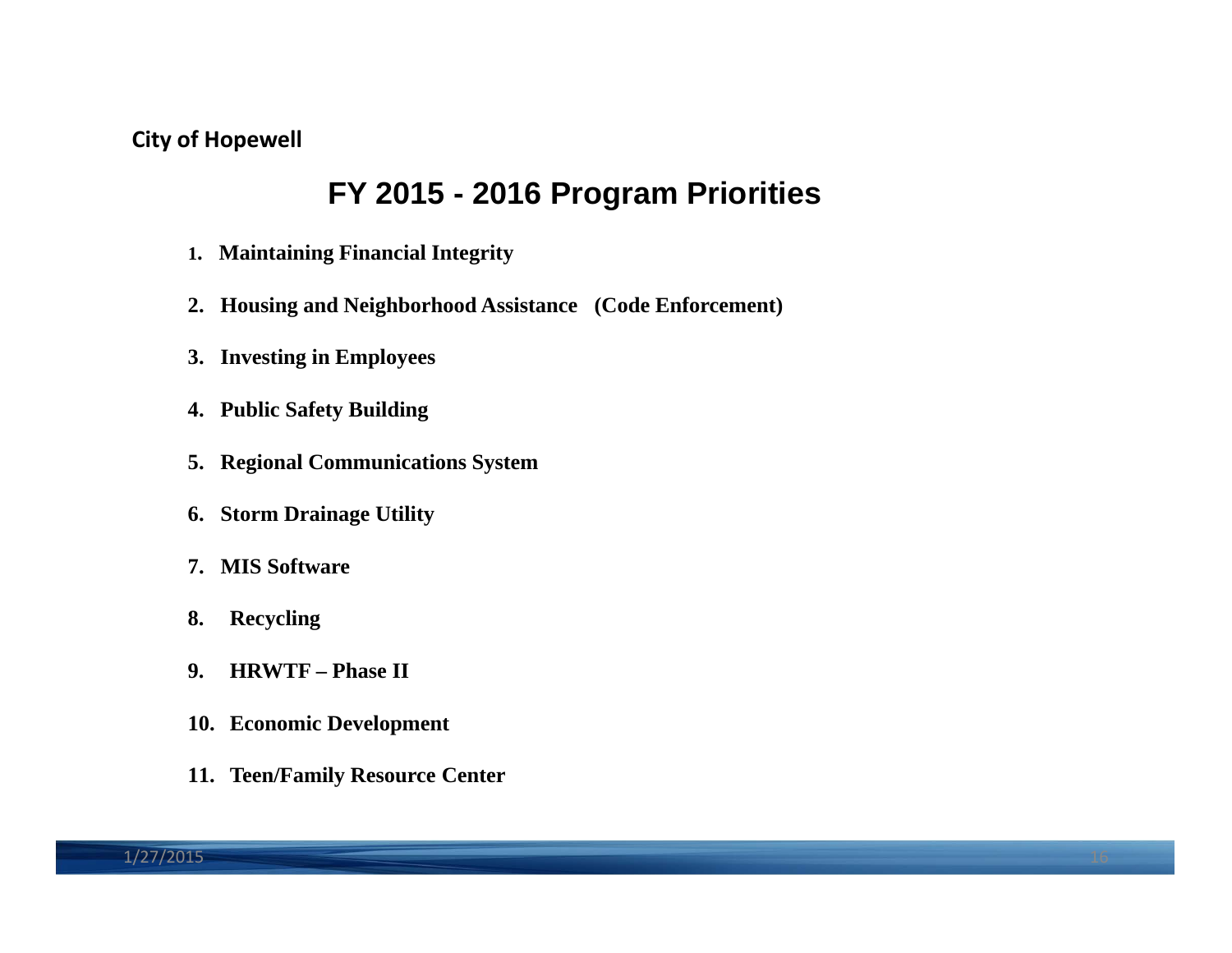## **FY 2015 - 2016 Budget Highlights**

- **Balanced budget by matching recurring expenditures with recurring revenues**
- **Level funding for Schools**
- **Maintain level funding for CSA mandated services**
- **Police career development funding of \$32,000**
- **Fire career development funding (pending further discussion)**
- **Bus route project funding of \$216,000**
- **Funding of 2 new positions \$120,382**
- **No funding of COLA**

**Con't**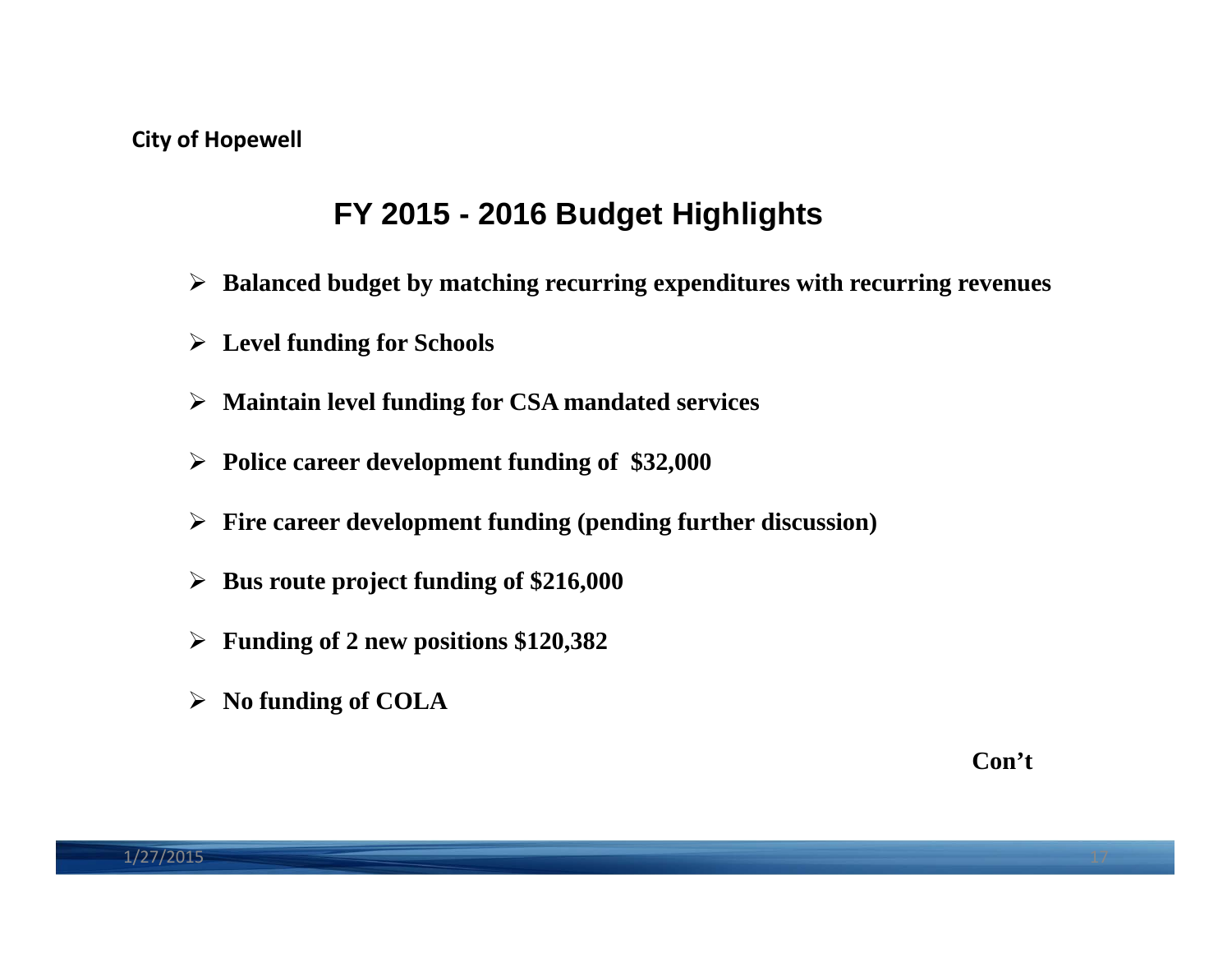## **FY 2015 - 2016 Budget Highlights**

**Con't**

- **Level funding of operating cost for almost all departments**
- **No funding of COLAs**
- **No funding for increase in health care cost**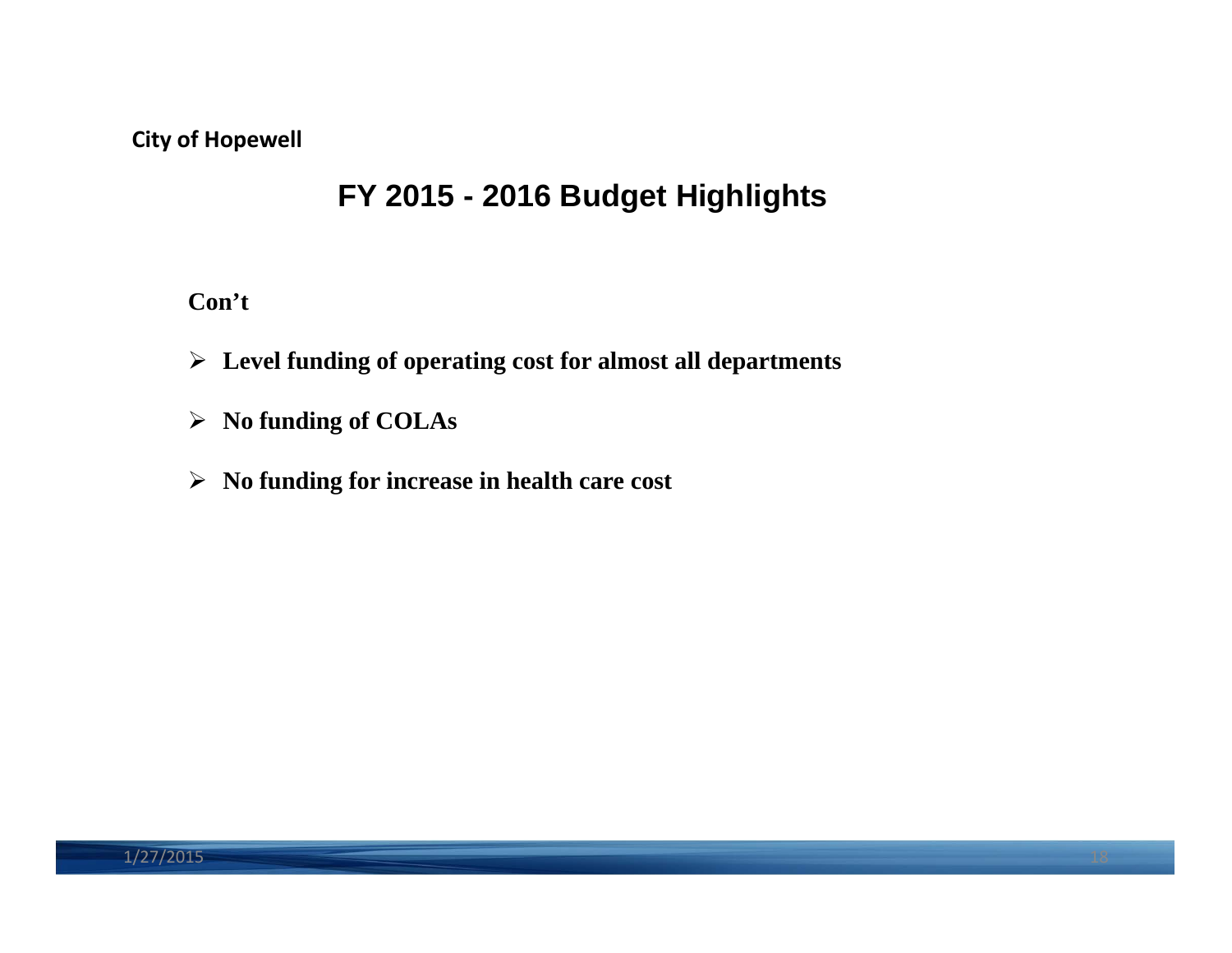### **FY 2015 ‐ 2016 New Position Requests**

## **Proposed Funded:**

| <b>Department</b>          | <b>Position</b>                          | <b>Salary</b>      | <b>Benefits</b>        |    | <b>Total</b> |
|----------------------------|------------------------------------------|--------------------|------------------------|----|--------------|
| <b>Finance</b>             | <b>Accountant/Budget Analyst</b>         | \$<br>55,000       | \$<br>$17,392 \quad $$ |    | 72,392       |
| <b>CSA</b>                 | <b>Administrative Assistant (F/T)</b>    | 34,500             | 13,490                 |    | 47,990       |
| <b>Totals</b>              |                                          | \$<br>89,500       | \$<br>30,882           | \$ | 120,382      |
| <b>Proposed Un-funded:</b> |                                          |                    |                        |    |              |
| <b>Fire</b>                | Fire Fighters (3)                        | \$<br>$115,783$ \$ | 32,412                 | \$ | 148,195      |
| <b>Public Works</b>        | <b>Street Maintenance Specialist (2)</b> | 86,738             | 28,568                 |    | 115,306      |
| <b>Totals</b>              |                                          | 202,521            | \$<br>60,980           | S  | 263,501      |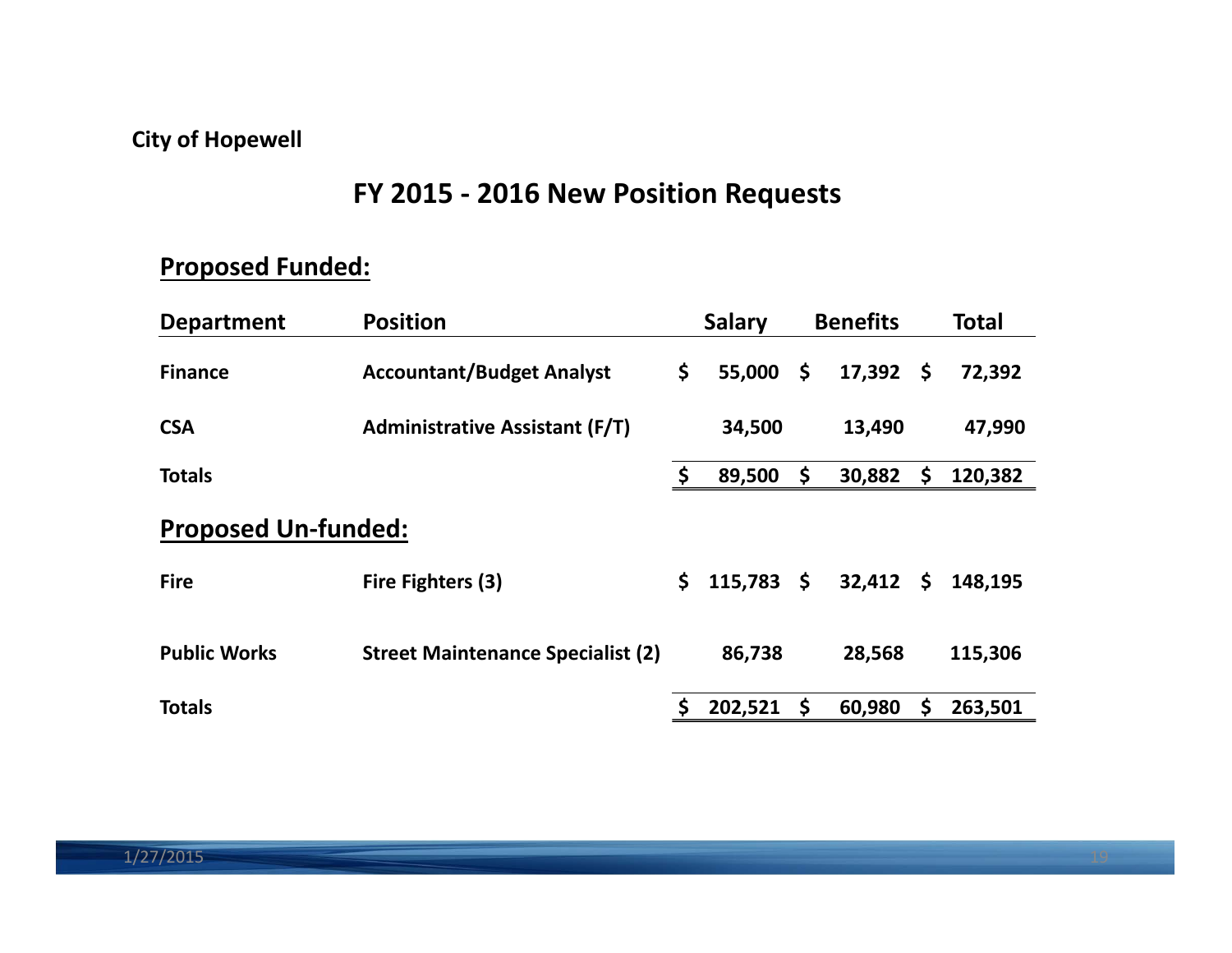## Summary of Budget Changes from FY 2015 to FY 2016

| FY 2015 Reoccurring Expenditures Budget      |           | \$46,057,000 |  |  |  |  |
|----------------------------------------------|-----------|--------------|--|--|--|--|
| Increase in Debt Services                    | \$302,700 |              |  |  |  |  |
| <b>Budget Correction of Health Insurance</b> | 457,600   |              |  |  |  |  |
| Comprehensive Plan                           | (100,000) |              |  |  |  |  |
| Combined Department Increase/(Decreases)     | (76, 300) |              |  |  |  |  |
| Net Change                                   |           | 584,000      |  |  |  |  |
| <b>Proposed 2016 Expenditure Budget</b>      |           | 46,641,000   |  |  |  |  |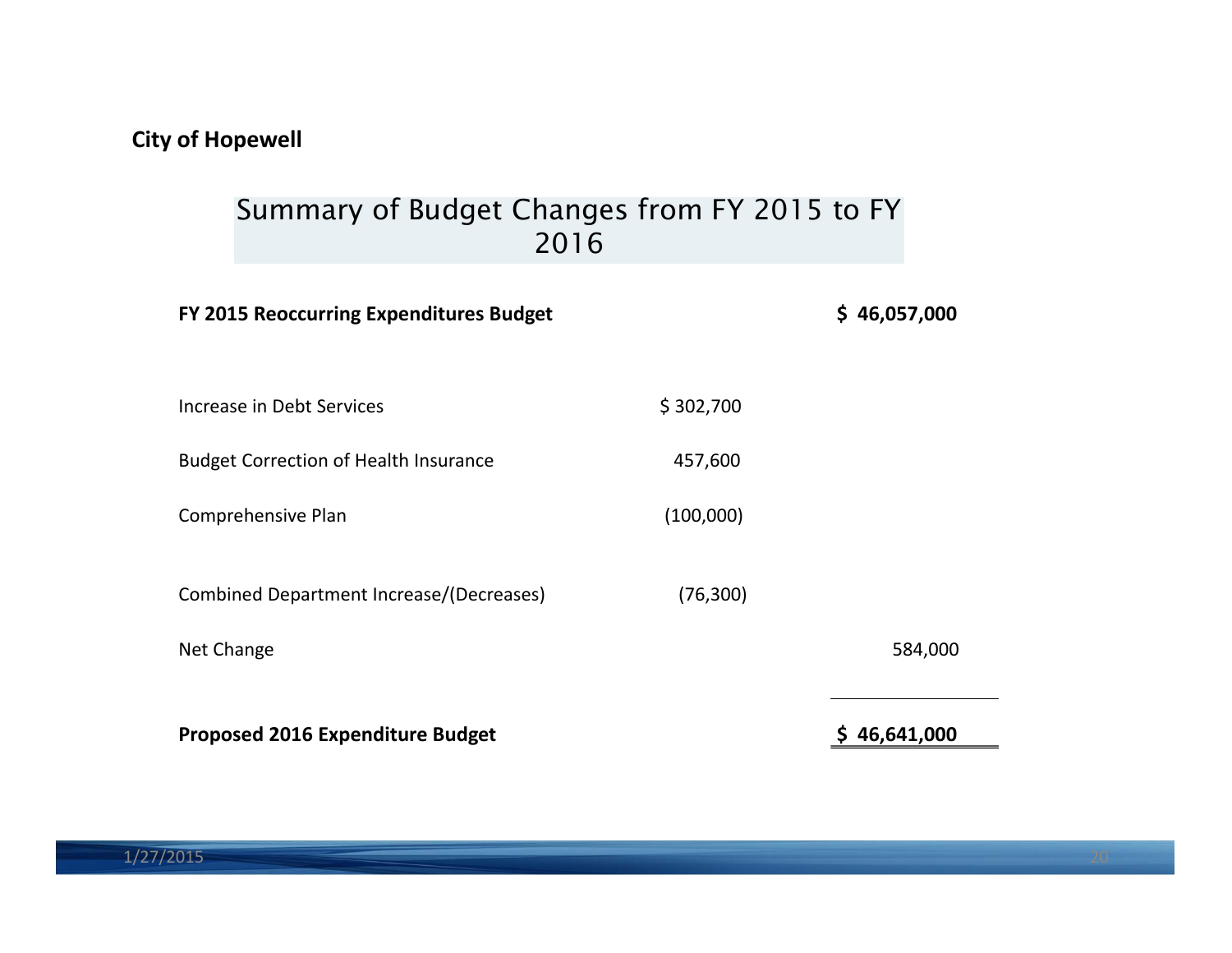## **Systems Generated Budget Reports (Separate from Powerpoint)**

- **Summary of expenditures by department**
- **Summary of expenditures by division**
- **List of expenditures by account code**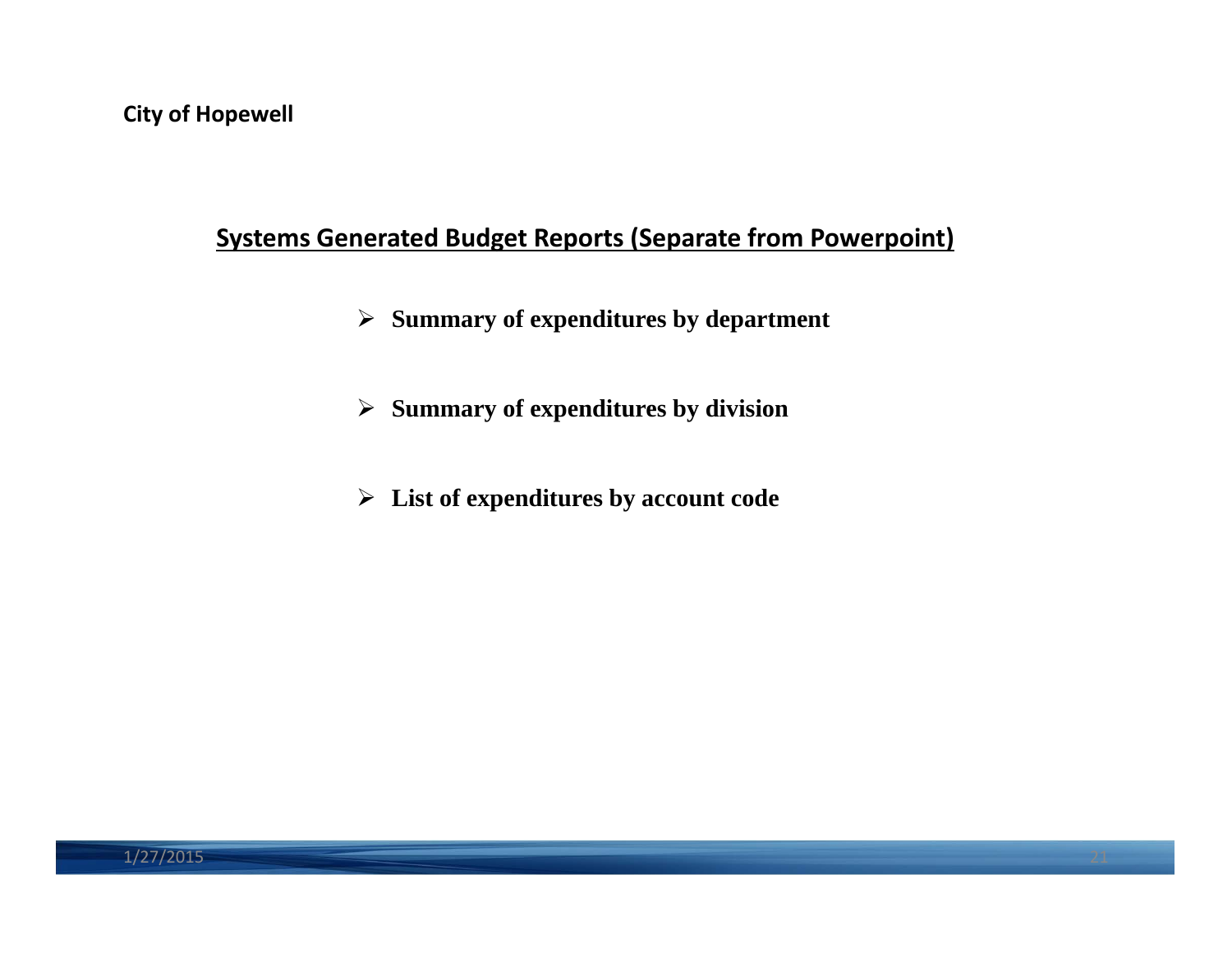## *Next Meeting ‐ Budget Workshop*

*March 3, 2015*